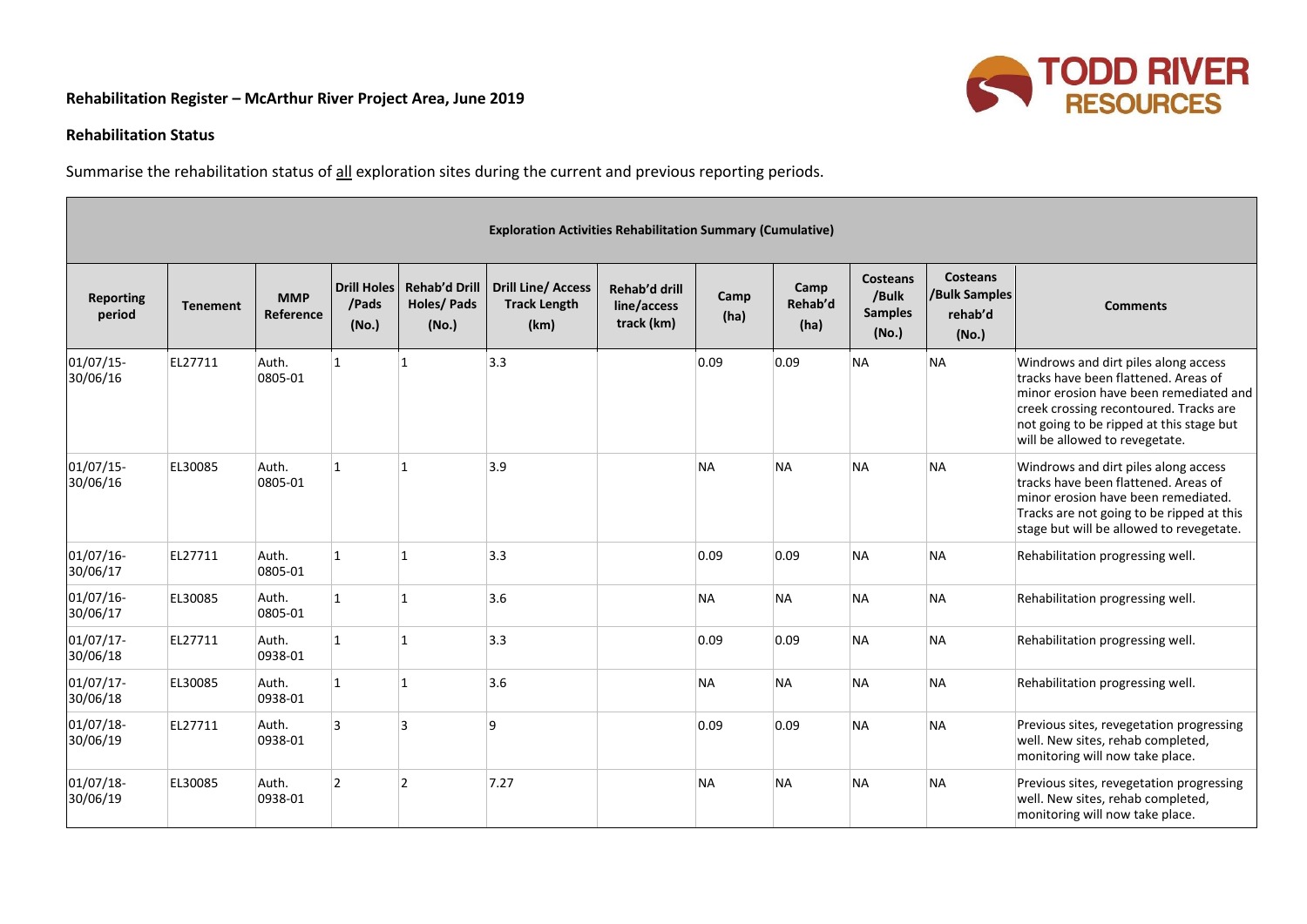Provide details (where applicable) of the rehabilitation activities that were conducted during the past 12 months and from previous reporting periods.

| <b>Drill Hole/Pad Rehabilitation Status</b> |               |                                        |                                        |                         |                     |                            |                                        |                 |                     |                   |                              |                                                                                              |
|---------------------------------------------|---------------|----------------------------------------|----------------------------------------|-------------------------|---------------------|----------------------------|----------------------------------------|-----------------|---------------------|-------------------|------------------------------|----------------------------------------------------------------------------------------------|
| <b>Tenement</b>                             | Drill Hole ID | <b>Easting</b><br>(GDA 94)<br>Zone 53) | <b>Northing</b><br>(GDA 94<br>Zone 53) | <b>MMP</b><br>Reference | <b>Date Drilled</b> | <b>Drilling</b><br>Method* | Size of Drill Pad<br>(m <sup>2</sup> ) | No. of<br>sumps | Status <sup>†</sup> | <b>Rehab Date</b> | Planned<br><b>Rehab Date</b> | <b>Comments</b>                                                                              |
| EL27711                                     | MCDD0001      | 597375                                 | 8112575                                | Auth.<br>0805-01        | 14/09/14            | D                          | 300                                    | $\overline{2}$  | $\mathsf{C}$        | May 2016          |                              | Added as a monitoring site. Will be<br>photographed annually and remediated as<br>necessary. |
| EL30085                                     | MCDD0002      | 594575                                 | 8108475                                | Auth.<br>0805-01        | 23/09/14            | D                          | 300                                    | $\overline{2}$  | lC.                 | May 2016          |                              | Added as a monitoring site. Will be<br>photographed annually and remediated as<br>necessary. |
| EL30085                                     | MCDD0003      | 591370                                 | 8106448                                | Auth.<br>0938-01        | 14/08/18            | D                          | 300                                    | $\overline{2}$  | C                   | June 2019         |                              | Added as a monitoring site. Will be<br>photographed annually and remediated as<br>necessary. |
| EL27711                                     | MCDD0004      | 599252                                 | 8110618                                | Auth.<br>0938-01        | 26/08/18            | D                          | 300                                    | 2               | $\mathsf{C}$        | June 2019         |                              |                                                                                              |
| EL27711                                     | MCDD0005      | 599179                                 | 8113578                                | Auth.<br>0938-01        | 3/09/18             | D                          | 300                                    | $\overline{2}$  | $\mathsf{C}$        | June 2019         |                              |                                                                                              |
|                                             |               |                                        |                                        |                         |                     |                            |                                        |                 |                     |                   |                              |                                                                                              |
|                                             |               |                                        |                                        |                         |                     |                            |                                        |                 |                     |                   |                              |                                                                                              |
|                                             |               |                                        |                                        |                         |                     |                            |                                        |                 |                     |                   |                              |                                                                                              |
|                                             |               |                                        |                                        |                         |                     |                            |                                        |                 |                     |                   |                              |                                                                                              |

*\* AC = aircore/vacuum, RM = rotary mud, RC = reverse circulation, RAB = rotary air blast, D = diamond, P = percussion, V = vibracore or sonic, O = other.*

t C = drillsite completely rehabilitated (hole collar removed plugged and backfilled, drill spoils buried and sample bags removed, sumps backfilled, drill pads re-contoured and ripped, photograph taken), N = no rehabilitat

*completed, PR = partial rehabilitation (specify remaining rehabilitation to be completed within the comments section).*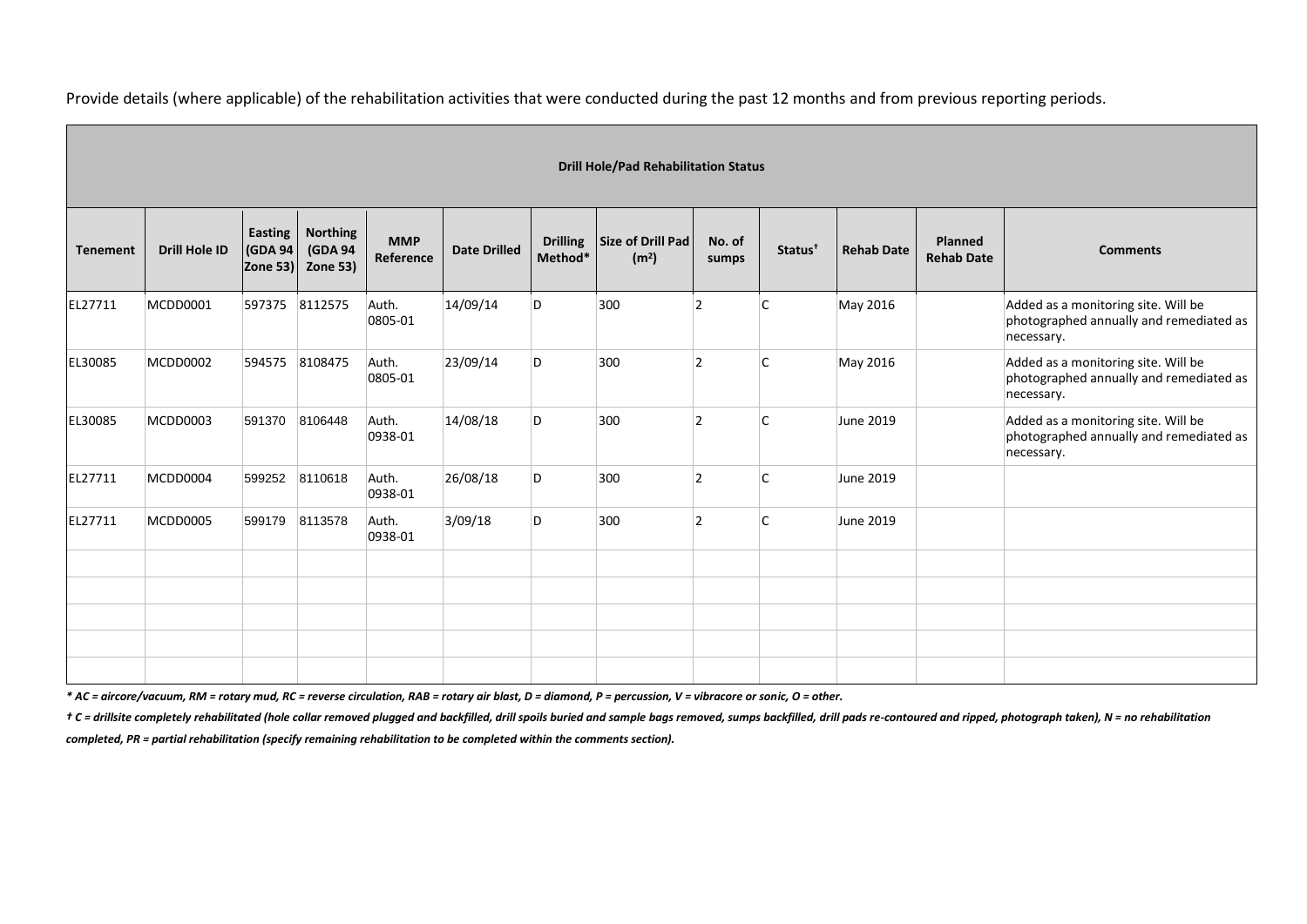| <b>Access Track/Drill Line Rehabilitation Status</b> |                 |                                     |                              |                     |                   |                                     |                                                                                                                                                                                                                                                                                                                                                                     |  |  |  |  |
|------------------------------------------------------|-----------------|-------------------------------------|------------------------------|---------------------|-------------------|-------------------------------------|---------------------------------------------------------------------------------------------------------------------------------------------------------------------------------------------------------------------------------------------------------------------------------------------------------------------------------------------------------------------|--|--|--|--|
| <b>Tenement</b>                                      | <b>Track ID</b> | <b>Tracks/lines</b><br>Created (km) | Rehab'd<br>tracks/lines (km) | Status <sup>†</sup> | <b>Rehab Date</b> | <b>Planned</b><br><b>Rehab Date</b> | <b>Comments</b>                                                                                                                                                                                                                                                                                                                                                     |  |  |  |  |
| EL27711                                              |                 | 3.3                                 |                              | PR                  | May 2016          |                                     | Windrows and dirt piles along access tracks have been flattened. Areas of minor erosion<br>noted in 2016 were remediated and creek crossing recontoured. Tracks have not been<br>ripped but will be allowed to revegetate naturally.<br>The length of the track will also be inspected annually and remediated as necessary.                                        |  |  |  |  |
| EL30085                                              |                 | 3.6                                 |                              | PR                  | May 2016          |                                     | Windrows and dirt piles along access tracks have been flattened. Areas of minor erosion<br>noted in 2016 were remediated. Tracks have not been ripped but will be allowed to<br>revegetate naturally.<br>A point along the track has been included as a monitoring site and the length of the track<br>will also be inspected annually and remediated as necessary. |  |  |  |  |
| EL27711                                              |                 | 5.7                                 |                              | PR                  | June 2019         |                                     | Tracks have not been ripped but will be allowed to revegetate naturally. A monitoring site<br>has been added at the corner heading east towards MCDD0004. The length of the track<br>will also be inspected annually and remediated as necessary.                                                                                                                   |  |  |  |  |
| EL30085                                              |                 | 3.67                                |                              | PR                  | June 2019         |                                     | Tracks have not been ripped but will be allowed to revegetate naturally. The length of the<br>track will also be inspected annually and remediated as necessary.                                                                                                                                                                                                    |  |  |  |  |
|                                                      |                 |                                     |                              |                     |                   |                                     |                                                                                                                                                                                                                                                                                                                                                                     |  |  |  |  |
|                                                      |                 |                                     |                              |                     |                   |                                     |                                                                                                                                                                                                                                                                                                                                                                     |  |  |  |  |
|                                                      |                 |                                     |                              |                     |                   |                                     |                                                                                                                                                                                                                                                                                                                                                                     |  |  |  |  |
|                                                      |                 |                                     |                              |                     |                   |                                     |                                                                                                                                                                                                                                                                                                                                                                     |  |  |  |  |
|                                                      |                 |                                     |                              |                     |                   |                                     |                                                                                                                                                                                                                                                                                                                                                                     |  |  |  |  |
|                                                      |                 |                                     |                              |                     |                   |                                     | $\tau$ C = rehabilitation completed, N = no rehabilitation completed, PR = partial rehabilitation (specify remaining rehabilitation to be completed within the comments section).                                                                                                                                                                                   |  |  |  |  |